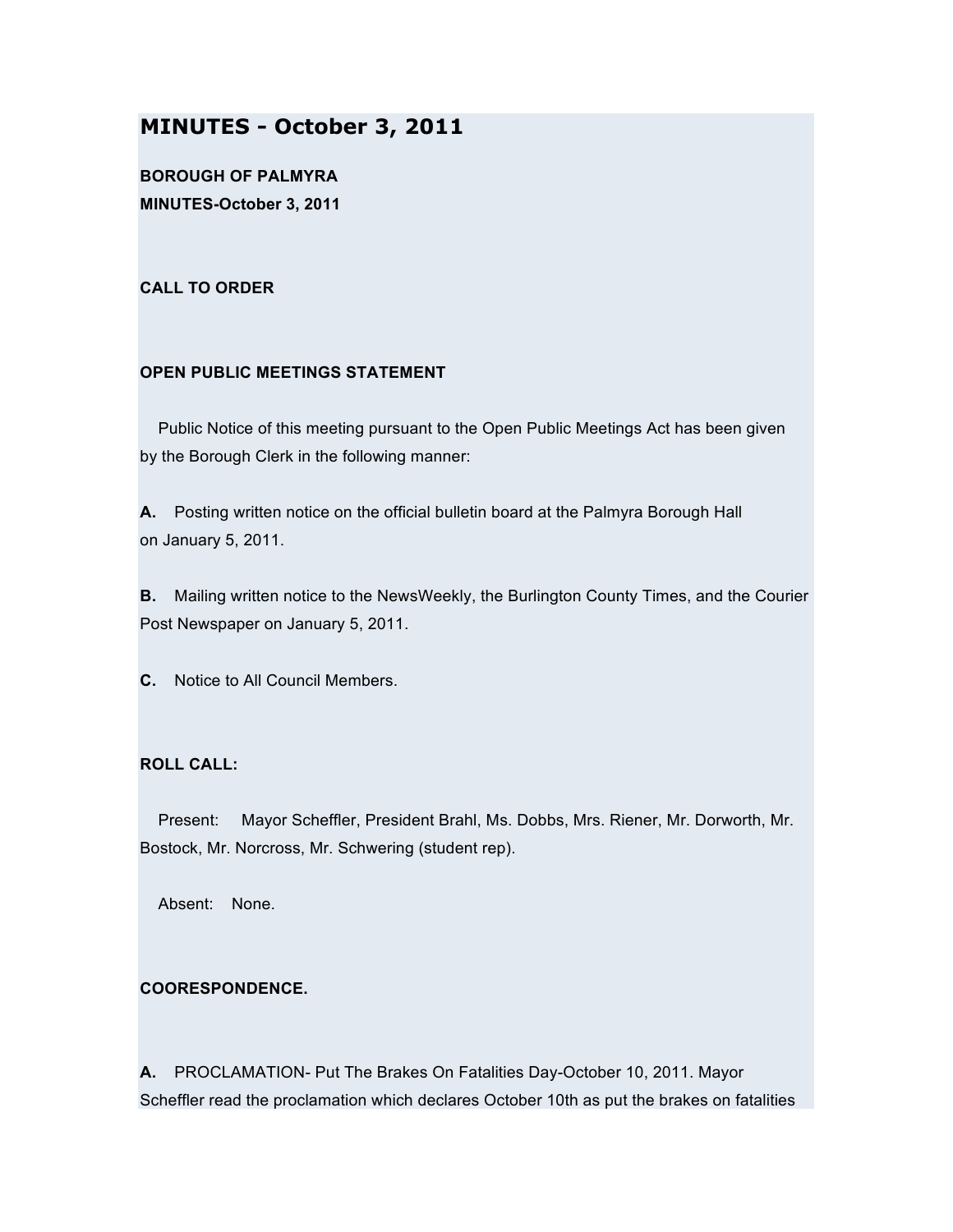in the Borough of Palmyra. This day was created to draw attention to lifesaving behaviors and to put them into practice to improve safety on the roadways.

#### **DISCUSSION ITEMS**

**A.** YMCA-Mr. Gural explained that he would like to have the agreement approved at the next meeting. The YMCA has handed out programs for the fall session and that the contract is the same as the summer recreation program except for updates on the cleaning of the building. Mr. Bostock inquired when council would have the final agreement to review. Mr. Gural will provide the agreement if completed before the next meeting. Mr. Gural explained that due to the late fall start the programs will be extended for one week.

**B.** Mechanical Engineer-Mr. Gural informed council that appointing a mechanical engineer would assist the Borough with specs and bids for the new heating and air system that is needed. Mr. Norcross discussed that Land Engineering had a few companies look at the system, last season. Mr. Gural explained that there is a 12 page report given by Land Engineering and also AA Duckett met with the engineer to get some of the issues resolved. The report from Land Engineering cost over \$12,000, plus the engineering costs. Mayor Scheffler, President Brahl, and Mr. Norcross will review the request in committee.

**C.** AT & T/Bechtel-Mr. Gural informed council that there may be some changes to the current agreements for the outside antenna and that Mr. Rosenberg will review the changes.

**D.** Vacation Time-Mr. Rosenberg recommend that this be held until executive session.

**E.** Curfew-Mr. Rosenberg informed council that there is a model ordinance for the a new regulation from West New York and that Maple Shade also has one in place. The cases have not been tested in court yet and that the Borough should be cautious of the new regulations. Mrs. Riener requested an explanation of the regulations for the curfew ordinance. Mr. Rosenberg explained that the curfew ordinance that was on the books in the borough and other towns was deemed to be unconstitutional. President Brahl inquired of Chief Pearlman if there was a major issue in the borough with the curfew law. Chief Pearlman explained that it has been only a couple of months without the curfew in place and that it has not been a real test. Mr. Dorworth recommend that Mr. Rosenberg review the new ordinance from the towns that have adopted it and also that the curfew ordinance is a needed tool for the borough to have in place. Mr. Norcross explained that the police department cannot require someone to leave Legion Field or the other parks. Chief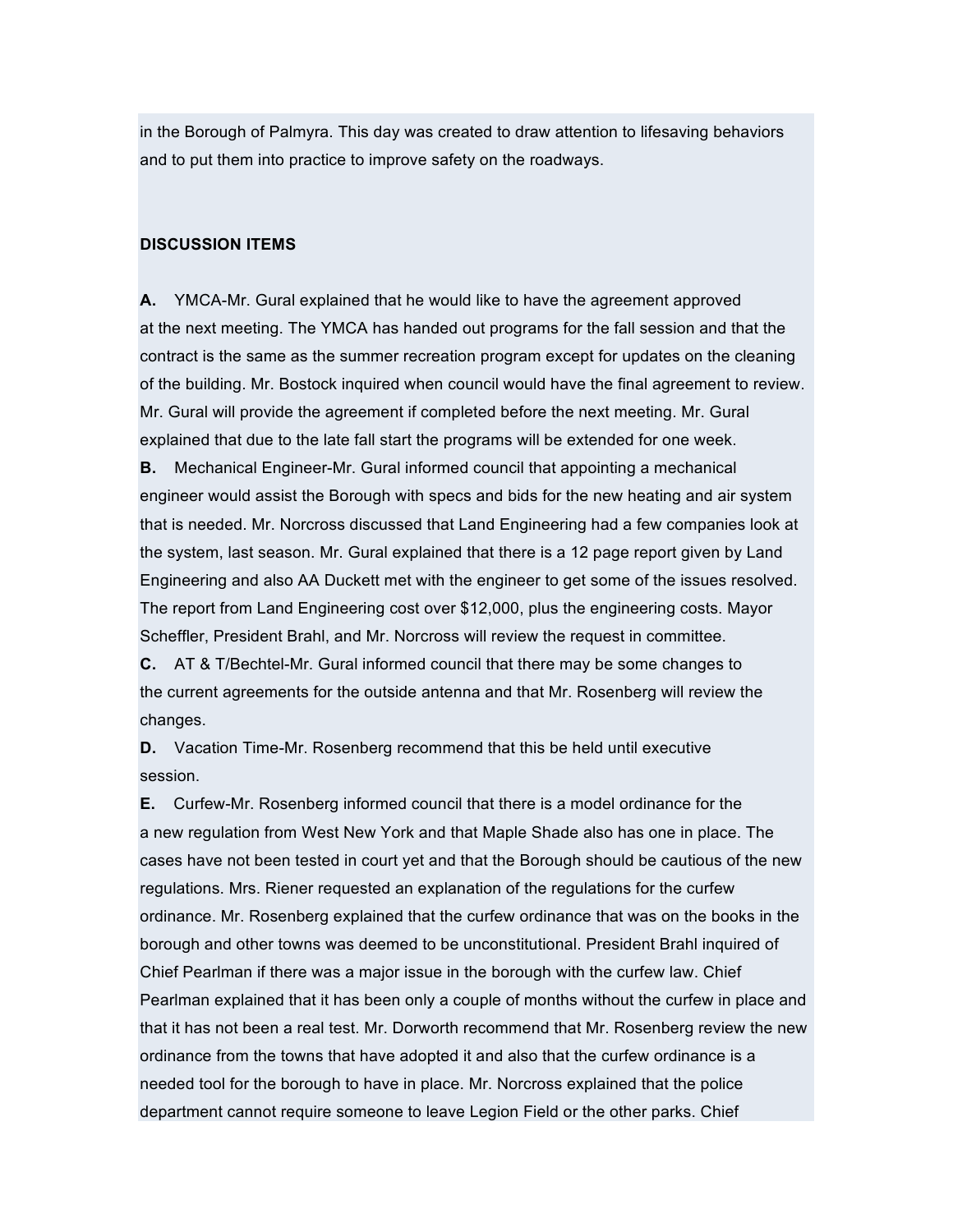Pearlman requested that the ordinance for the parks be changed to dusk to dawn except for sporting events. Mr. Rosenberg will review the ordinance.

**F.** Waste Management Bagster-Mr. Gural requested this matter be held until more information could be obtained.

**G.** Sewer rates-Mr. Gural explained that the sewer commission had met to address the rates for the laundermats and that they had formally requested that Mr. Kirchner review the rates and make a recommendation. Mr. Kotubalk had appealed his rate increase to the commission and to council last year. The laundermat is up for tax/sewer sale due to the rate increases. Mr. Rosenberg explained that the back taxes/sewer cannot be changed and that there is no ability to go back and change the rate. The ordinance can be amended going forward only. Mayor Scheffler inquired if Mr. Kotulak would like to address the council. Mr. Kotulak explained to council that when they opened the laundermat the cost was \$500.00 a year. In 2010 the rates were raised to \$18,500 by using Beverly City's ordinance, they have not had a laundermat since 1972. Mr. Kotualk requested that council look into basing the sewer bill on the water usage as most towns do, the business cannot survive on the large sewer bill. Mayor Scheffler requested that Mr. Kirchner attend the next meeting to discuss the sewer rates.

**H.** Halloween Parade-Mr. Norcross informed council that there was not enough funding in the budget to hold the parade this year. The cost of the overtime for the police department was removed from the police budget also. Mrs. Riener explained that she has received emails and been stopped by people inquiring about the parade. Mrs. Riener discussed that the parade is for the whole borough and is upset that it is going away. Mr. Norcross explained that the bands including the high school charge \$500-\$1000 to be in the parade, plus Riverton would also have to provide officers that would incur overtime. Mr. Dorworth discussed that at budget time when council decided not to hold the parade due to funding; the police department cut their budget by that amount. Mrs. Riener explained that the public should be informed and that funding should be found elsewhere. Mr. Gural explained that the public event budget was reduced. Mrs. Riener inquired about holding a party in the community center and raising money for next year's parade. Mrs. Riener inquired about the BID doing the parade. Mr. Gural explained that he called Mr. Fratto about the parade and that they had also not anticipated doing it in their budget. Mrs. Riener discussed that it benefits the merchants as well because of bringing people into the borough. President Brahl inquired if some of the remaining funds in public events could be used for the party? Mr. Norcross informed council that he will need to have money for the Christmas celebration as well as Memorial Day, but he will reach out for a donation of candy. Mr. Schwering volunteered to help with the Halloween party and suggested that the high school be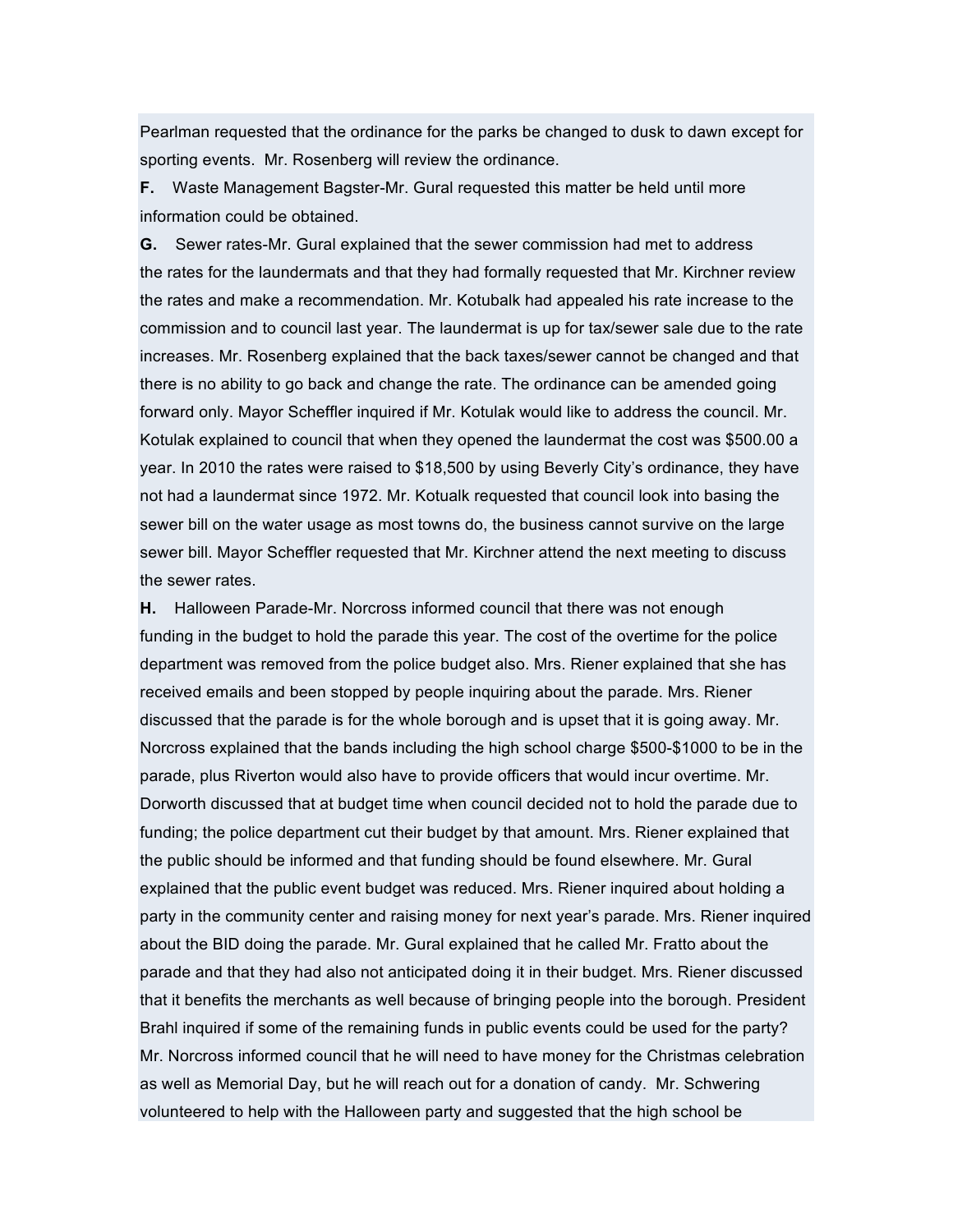contacted for volunteers.

**I.** Sewer Plant-Mr. Gural informed council that Mr. Ryan has addressed the concerns of the residents on Market Street that had complaint about a smell. Mr. Norcross reported that the sewer engineer is looking at doing some work on a subwall to help with the odors and that many of the residents have stated that the odor is less this year than previous. Mr. Gural explained that Market Street is due to the storm drain and that a deodorizing block has been placed in the drain.

**J.** Driveway ordinance-Mayor Scheffler explained that the ordinance is being held until the committee has time to review the ordinance. Mr. Rosenberg discussed that it was drafted by the land use board engineer and attorney, it was approved at the land use level, but there is a question on page 3, paragraph 7 that should have language inserted concerning the standards. Mrs. Riener explained that it was left out so that Mrs. Kilmer for zoning/construction could have more latitude. Mr. Gural explained that standards are adopted by the county and the state. Mrs. Riener discussed that Mr. Rosenberg should make the correction to the ordinance. Mr. Gural recommends that Environmental Resolutions confirm with Mr. Rosenberg the driveway detail. Mr. Rosenberg will amend the ordinance for the November meeting.

**K.** Sign ordinance. Mayor Scheffler reported that this ordinance was held from the last meeting and sent to committee. Mr. Bostock discussed that he had Mrs. Sheipe copy it for all of council but only one side of the documents was scanned by him. Mr. Bostock explained that one of the issues for council to decide is if there will be two separate sections on the sign ordinance for business districts. Mrs. Riener inquired if the committee had a meeting about the ordinance. Mayor Scheffler explained that she had a problem with the BID changing an ordinance and that there was no scheduled meeting for the ordinance. Mr. Rosenberg informed council that the ordinance shows major changes and would have to be referred back to the land use board. Mr. Bostock explained that the BID is not recommending the changes, they are only suggestions. Mayor Scheffler explained that the ordinance went from the land use board to council and council recommends that a committee review the ordinance. The committee should include Roberta Locke, the new chairperson of the land use board. Mayor Scheffler discussed that the BID does not have the authority to do or review an ordinance. Mrs. Riener discussed that the BID changed too much in the ordinance. Mr. Bostock explained that the BID was given this ordinance to review and not make changes; they just suggested recommendations to make the borough more business friendly. Mrs. Riener discussed that the ordinance should not be open for discussions until the committee met. Mayor Scheffler explained that the original agreement was for a BID representative, Mr. Norcross, Mrs. Locke, Mr. Bostock and the Mayor to review the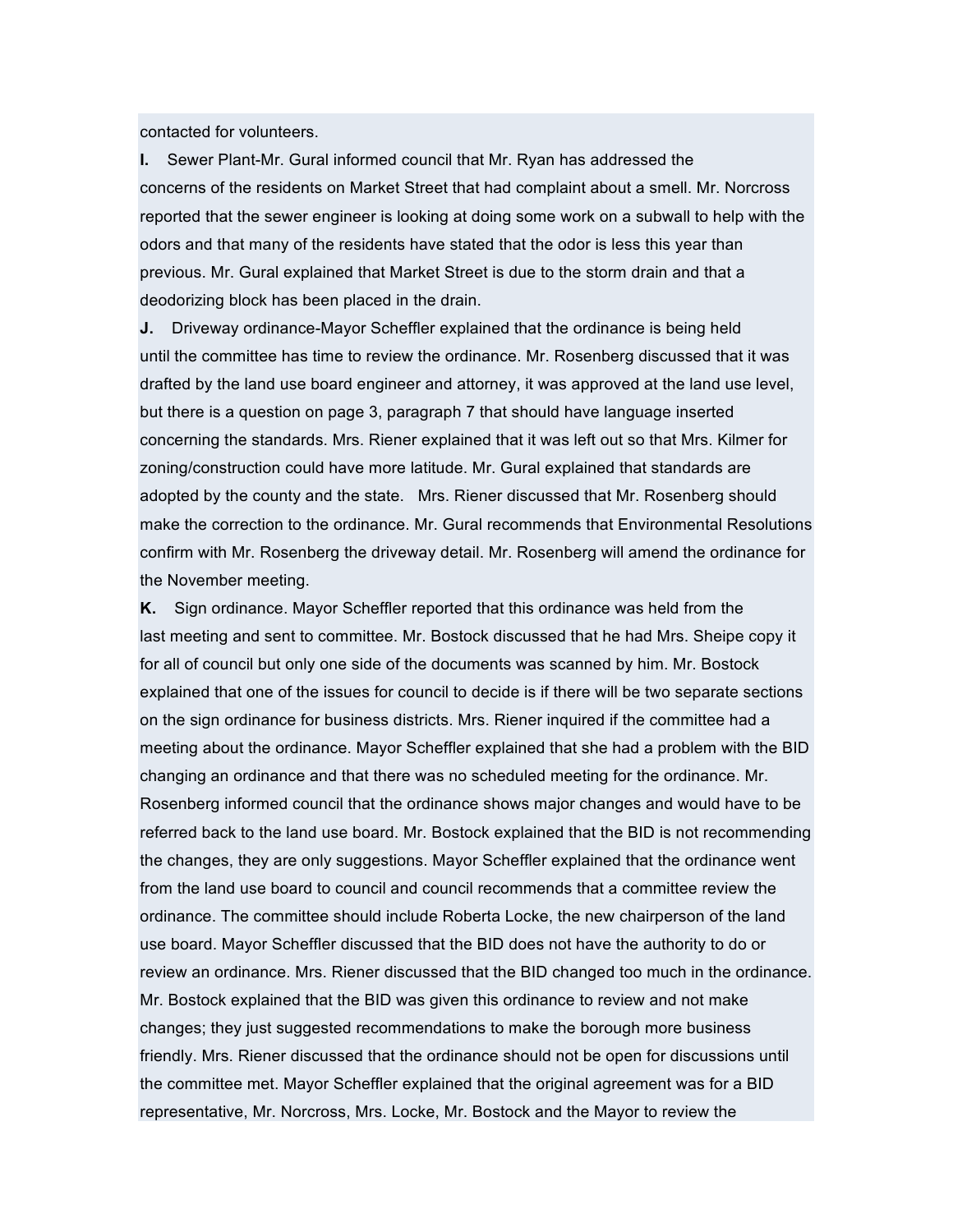ordinance as a committee. Mayor Scheffler recommends moving forward and revisiting the ordinance with the original committee and then returns the ordinance to council for legal issues. President Brahl discussed that the procedure is for the ordinance to go to committee and the head of the committee makes the suggestion to move it forward to council for discussion. President Brahl explained that the council's time is limited at meeting and the committee should be ready with a summary for the discussion.

**L.** Revaluation-Mr. Gural informed council that last week President Brahl, Tax Assessor Glen McMahon, CFO Linda Lewis, held a meeting that focused on the revalue of the borough. The assessed values are a major factor to the borough and that there has been no revalue since 1993. The bidding process for a company to complete the revalue should be started this year. Mr. Gural explained that the project was bid last year twice and both bids were rejected. The cost can be spread out over a five year period for budget purposes. Palmyra is at 51% ration which is extremely low. President Brahl explained that there is a need to do the revalue sooner than later and that it has an impact on all of the residents when the values are too low. President Brahl requested that this item be place on the next workshop agenda. Mr. Rosenberg informed council that he had spoken to the tax assessor this evening and that it is important to take action on the revalue now. Mr. McMahon has volunteered to help the borough write the specs. Mr. Gural explained that many residents have a tax abatement on their property that have expired and that the revalue will help identify these properties. Mr. Rosenberg explained the inspections for revalue cannot be used to find code violations and the borough cannot require an inspection due to the revalue process.

# **PUBLIC COMMENT**

President Brahl made a motion to open the public portion, Ms. Dobbs second the motion. All members present voted in favor of the motion.

Ms. Veitenheimer inquired as to when someone would be hired for the revalue and when it would take effect. Mr. Rosenberg replied that it would be effect the next year after being completed and that the borough would have to go out for bids.

Mr. Bostock-Memorial Avenue discussed that no one from the senior group has seen the brochure from the YMCA and that the center was locked today. Mr. Bostock discussed that the seniors taxes helped pay for the center and they should have full access without worrying about the YMCA taking over some of the spaces. Mr. Gural replied that Mrs. Marva Jones, the senior group chairman submitted a scheduled and also attend a meeting at the YMCA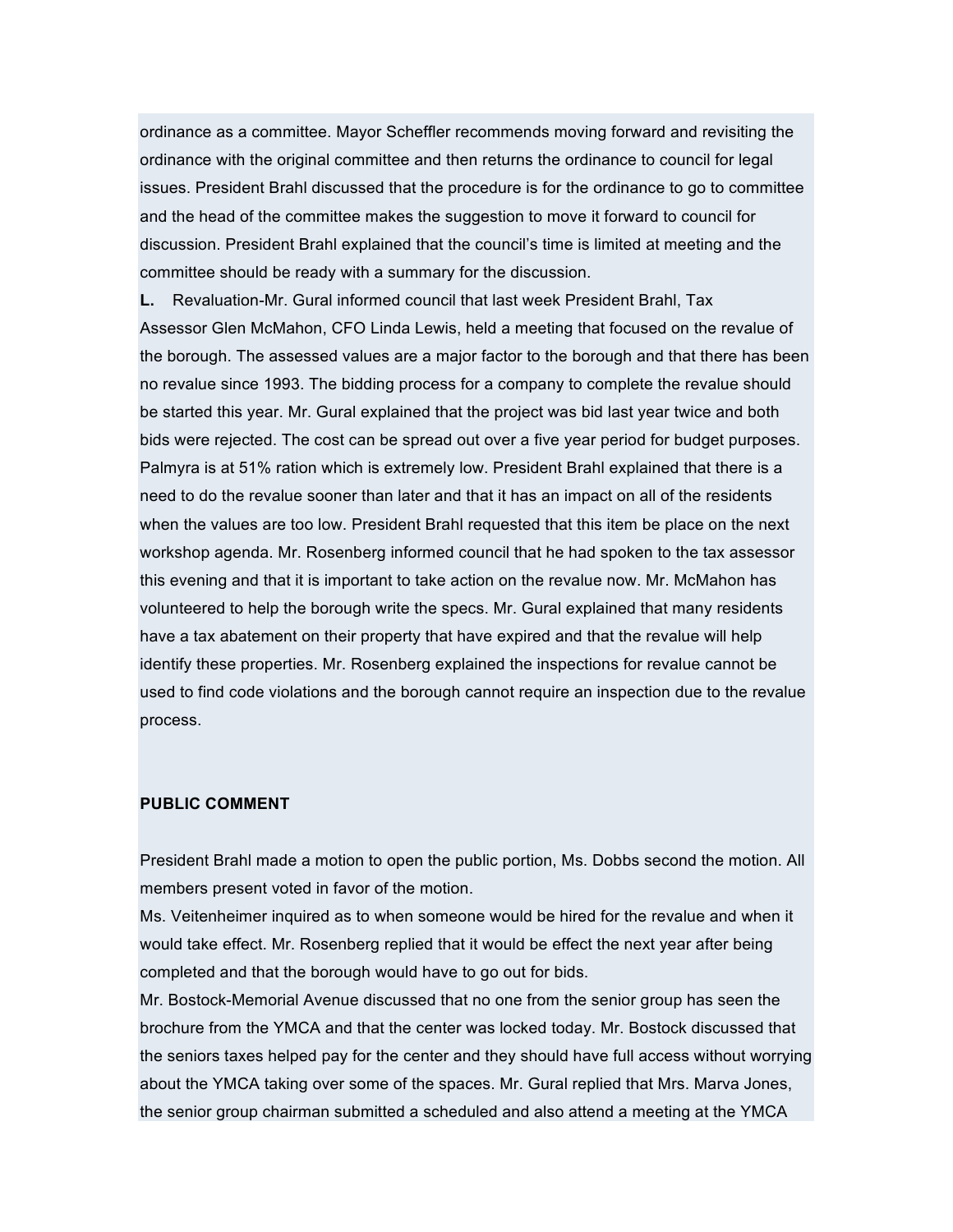when the schedule was discussed. The schedule has been juggled around to allow all groups to use the center. Mr. Gural explained that council has authorized \$45,000 worth of equipment and items for the center, as well as install a horseshoe pit out back. The YMCA is giving all Palmyra residents a discount. Mr. Bostock discussed that the discount should be more, since his taxes paid for the center. Mr. Gural explained that last year 30 children attend a summer camp program run by the YMCA for free or with assistants. The YMCA is a professional organization that is trained in running programs and also provides insurance. Mayor Scheffler discussed that the discount and the price of the classes is less than a private company. President Brahl explained that there is no official group as the Palmyra seniors and that all other groups must provide insurance. Mr. Bostock (council) discussed that the key here is that there is not an outside professional organization that will pay the borough to run the center. The YMCA is running their programs and that saves the councils from having to hire someone. Mr. Norcross discussed that the center is no different than legion fields with the insurance requirements and scheduling. President Brahl recommends that Mr. Rosenberg should provide information about the seniors incorporating and that everyone needs to be licenses and insured. Mr. Rosenberg suggested that a standing committee should develop policies and procedures for the center. President Brahl requested that the borough's risk manager for the insurance attend the next meeting, to explain the insurance coverage for the community center. Mr. Gural discussed that the borough would have the same exposure for the seniors no matter where they meet since they are appointed by the borough.

President Brahl made a motion to close the public comment, Mr. Norcross second the motion. All members present voted in favor of the motion.

#### **DISCUSSION ITEMS.**

**PTA BILLS**- Mr. Gural informed council that there are expenses submitted from the PTA in 2009 and also in 2010 for a similar event. There is no funding available from the 2009 budget to reimburse the PTA, but council could decide to reimburse them for 2010. There is currently a balance of \$1200.00 in public events, but the Halloween and Christmas events will also come from this line item. Mrs. Riener inquired as to what the expenses were for? Mrs. Beck-PTA explained to council that around 8 or 9 years ago the borough asked the PTA to provide posters for the Halloween parade, the expense is from that program. In 2008 the person in charge used their own money and had a hard time getting reimbursed. The understanding with the borough was that it was a borough sponsored event and that the posters would be hung in the downtown businesses. In 2009 the chairman submitted all of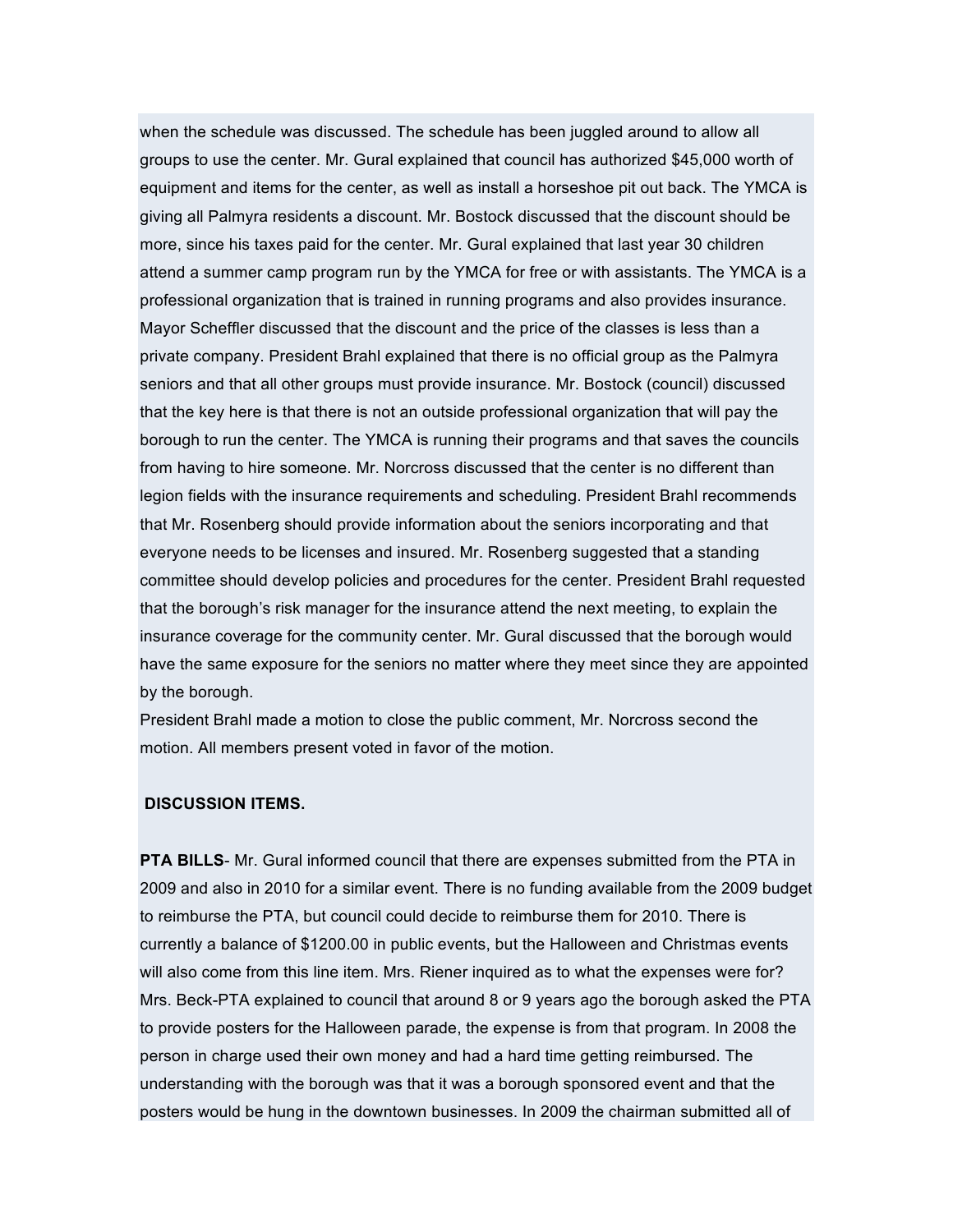the receipts to the borough and was not given the reimbursement. Mrs. Beck explained that the borough stated they could not find any reimbursements to the PTA, but that was because the check was made out to the individual person. Mrs. Riener explained that it was run by the business alliance before. Mr. Norcross discussed that it was never under public events, it was used as part of the municipal alliance program and that he does not remember anyone asking for a reimbursement. Mrs. Beck explained that she is talking about \$1,000 which is a lot of money from the PTA's budget to lose. Mayor Scheffler explained that it is not a line item in the borough's budget. Mrs. Beck explained that the PTA would not have completed the project if they knew that they would not get reimbursed for the expenses. Mrs. Lewis discussed that there is no line item for Halloween in the Municipal Alliance budget and that the project does not fit the grant guidelines. President Brahl recommend paying the \$500.00 for the 2010 year and that the council supports the PTA. Mrs. Dobbs informed council that the program had started years ago and that the rules for the municipal alliance are different now and that most expenses are not allowed today. Mrs. Dobbs recommend turning in the receipts to Mrs. Lewis for reimbursement.

**FOWL ORDINANCE.** Mr. Bostock discussed that at the last meeting the request was to move this ordinance along. He contacted Mrs. Wiener and request that she execute a sample of how the ordinance could be amend to allow fowl to be kept in the borough. Mayor Scheffler discussed that she is not convinced that council is looking to amend the ordinance. Mrs. Riener thanked Mrs. Wiener for her passion and presentation, but that livestock is a food product and that chickens are subject to airborne viruses. Mrs. Riener discussed that she is not convinced that Palmyra is the place to be raising chickens and that the literature states that chickens should have shots as well as vet care. Mr. Dorworth agreed with Mrs. Riener and that after reviewing the current ordinance for livestock the previous councils realized there was a problem with livestock in the borough and created the ordinance. Mr. Dorworth discussed that Mrs. Wiener sounds like a very responsible owner, but what about other residents who want to raise livestock and that there is no one to inspect the properties in the borough. Mayor Scheffler explained that liability issues and enforcement is a major problem and that the borough should not be exposed. Mr. Bostock discussed that it comes down to public health issues and property insurance for the homeowners. The homeowners insurance does not usually cover livestock raising. Mayor Scheffler advised council if no one is looking to amend the ordinance, they do not have to do anything. Mr. Rosenberg informed council that the current ordinance states that no one is allowed to keep any animals except dogs and cats, with the exception of a pot belly pig, that must have a license as well as council's approval. President Brahl discussed that the amendment to the fowl ordinance